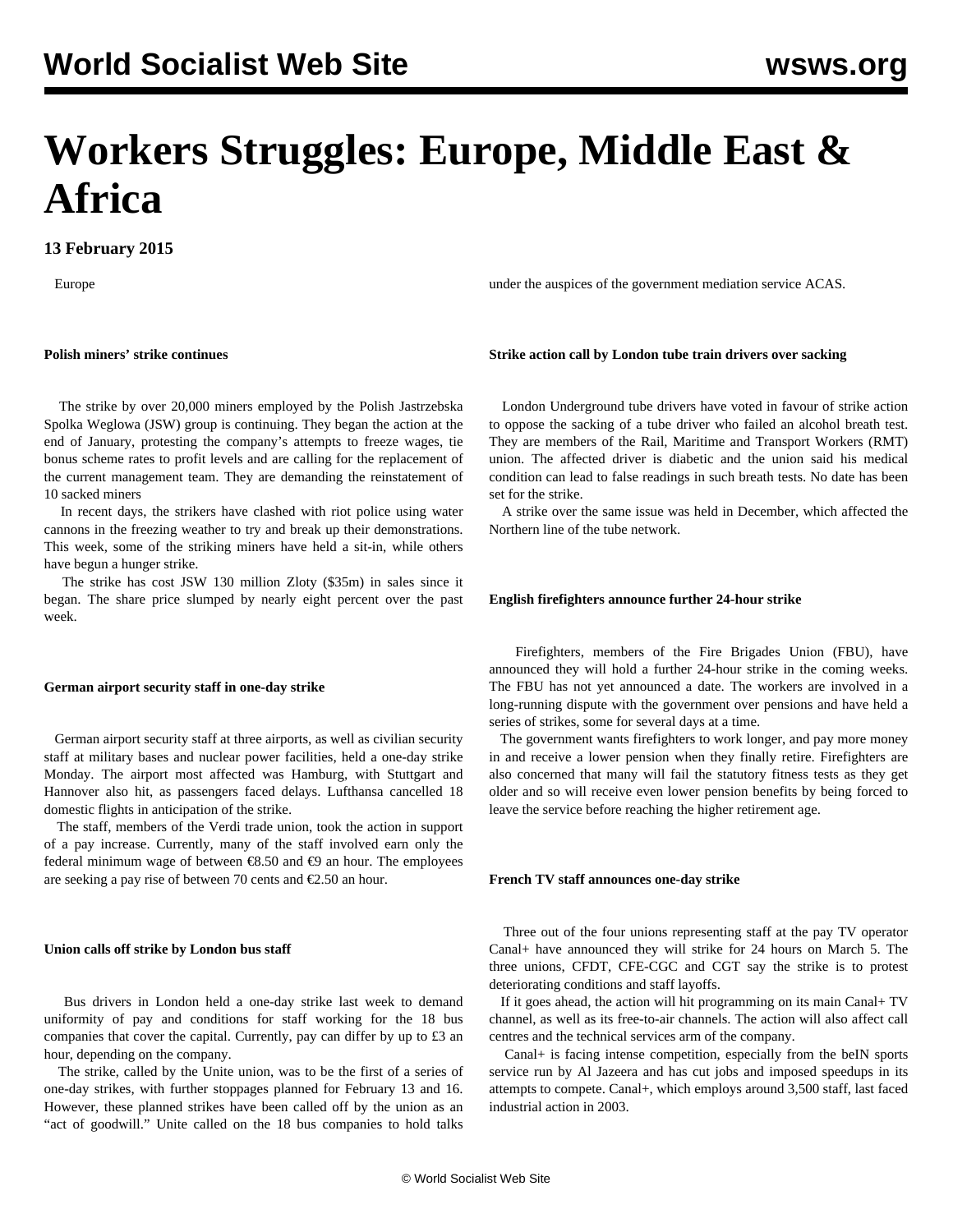#### **"Crucifixion" protest by unemployed Italian worker**

## **Israeli chemical workers protest layoffs**

 Last week, Marco Cusano, an unemployed car worker, staged a mock crucifixion outside the Fiat car factory in Pomigliano d'Arco near Naples where he worked prior to being laid off. He was helped by other former Fiat employees who fixed him to the cross for his protest.

 The main target of his protest was the new Italian labour laws which will make it easier for employers to lay off workers. The unemployment rate in Italy is currently around 13 percent but for youth is over 40 percent.

#### **Dutch unions sign up to job losses for money transporter staff**

 The money security transport company Brink's, last week, signed deals with the FNV and CNV unions which will see the loss of around 650 jobs out of a total of 1,000. Brink's recently lost the contract to fill up cash point machines for the Rabobank and ABN Amro banking services companies.

 According to press reports, the deal signed was an improvement on previous offers made by the company. Brink's staff has held several strikes over the last few months in an attempt to save their jobs. It had been previously suggested that the companies who took over the Brink's contract may hire the redundant staff, but the companies involved did not respond to media inquiries as to whether this would be the case.

# **Spanish unions call off strike opposing airport privatisation**

 Trade union federations, Union Confederation of Workers Committee (CCOO) and the Workers Union (USO), have called off a strike due to have begun Wednesday to oppose the privatisation of the Spanish airport operator Aena.

 The Spanish government is offering 49 percent of the shares in an initial public offering (IPO). Aena is the world's largest airport operator which runs Madrid and Barcelona as well as several smaller airports in Spain. It also runs Luton in the UK and some airport hubs in South America.

 The unions, who have called off previous strikes opposing the privatisation, planned to hold a token protest at the entrance to the Madrid stock exchange where the share offering is being made.

Middle East

#### **Regional general strike in Tunisia**

 A general strike was held Tuesday in the southern governorate of Tataouine, Tunisia. It was called by the Regional General Labour Union (URT), the Regional Union for Industry, Trade and Handicrafts (URICA) and the Regional Union for Agriculture and Fisheries. The strike closed down the majority of private and public institutions.

 The stoppage was called in response to police violence in the town of Dhiba on Sunday which left a protestor, 21-year-old Saber El Miliane, dead. The weekend protest was against the lack of jobs and called for regional development.

 Following a recent strike, workers at the Bromine Compound factory in the Negev, owned by Israeli Chemicals Ltd (ICL), held a demonstration outside ICL headquarters Tuesday.

 Over 140 of the workers at the plant face dismissal as the company restructures its operations, including some jobs going abroad. The employees accuse ICL of greed, saying the company enjoys high profits, that the Bromine arm is a lucrative part of the company and that dividends and CEO pay have risen sharply.

 The Bromine workers were joined by their colleagues at the Dead Sea Works factory which is owned by ICL and faces job cuts. They were also supported by ICL employees at the Rotem Amfert phosphate plant near Arad who halted export of ICL chemicals in solidarity.

 ICL runs other chemical factories in the Negev region. Other sources of employment are in short supply, and the loss of ICL jobs will have a big economic impact.

#### **Protest by Palestinian teachers over pay**

 On Sunday, teachers demonstrated outside the Ministry of Education building in the West Bank city of Nablus. They were protesting the seizing of Palestinian tax funds by the Israeli government.

 The teachers also protested the Palestinian Authority's (PA) method of dealing with the shortfall, whereby they make deductions from salaries across the board irrespective of how low an income a particular worker receives. The teachers union wants the PA to only apply deductions to those earning more than NIS 10,000 (\$2,600).

# **Palestinian workers in Israeli industrial zone set to strike**

 Palestinian workers employed at the M S Aluminum plant in the Mishor Adumin Settler industrial zone in Eastern Jerusalem are set to strike. A labour dispute and the proposed strike have been called by the WAC-MAAN trade union. Under Israeli law, the 15-day cooling-off period after the issuance of a strike notice ends February 18.

 The strike is in response to the company's refusal to recognize the union and open negotiations over a collective agreement. The firms' employees have formed a workers' committee, but the company refuses to even allow the workforce to hold meetings on its premises. Currently, 31 out of the total workforce of 65 have said they wish to be represented by WAC-MANN.

#### **Iranian trade union activist arrested**

 According to the Coordination Committee for Establishing Labour Organisations, Hatam Samadi, a trade union activist, has been arrested by plainclothes police and is being held in an unknown location. He was arrested at his workplace.

 Ribvar Abdollahi, another activist, was recently jailed for 12 months but is currently on bail.

The committee was set up in response to growing protests by workers